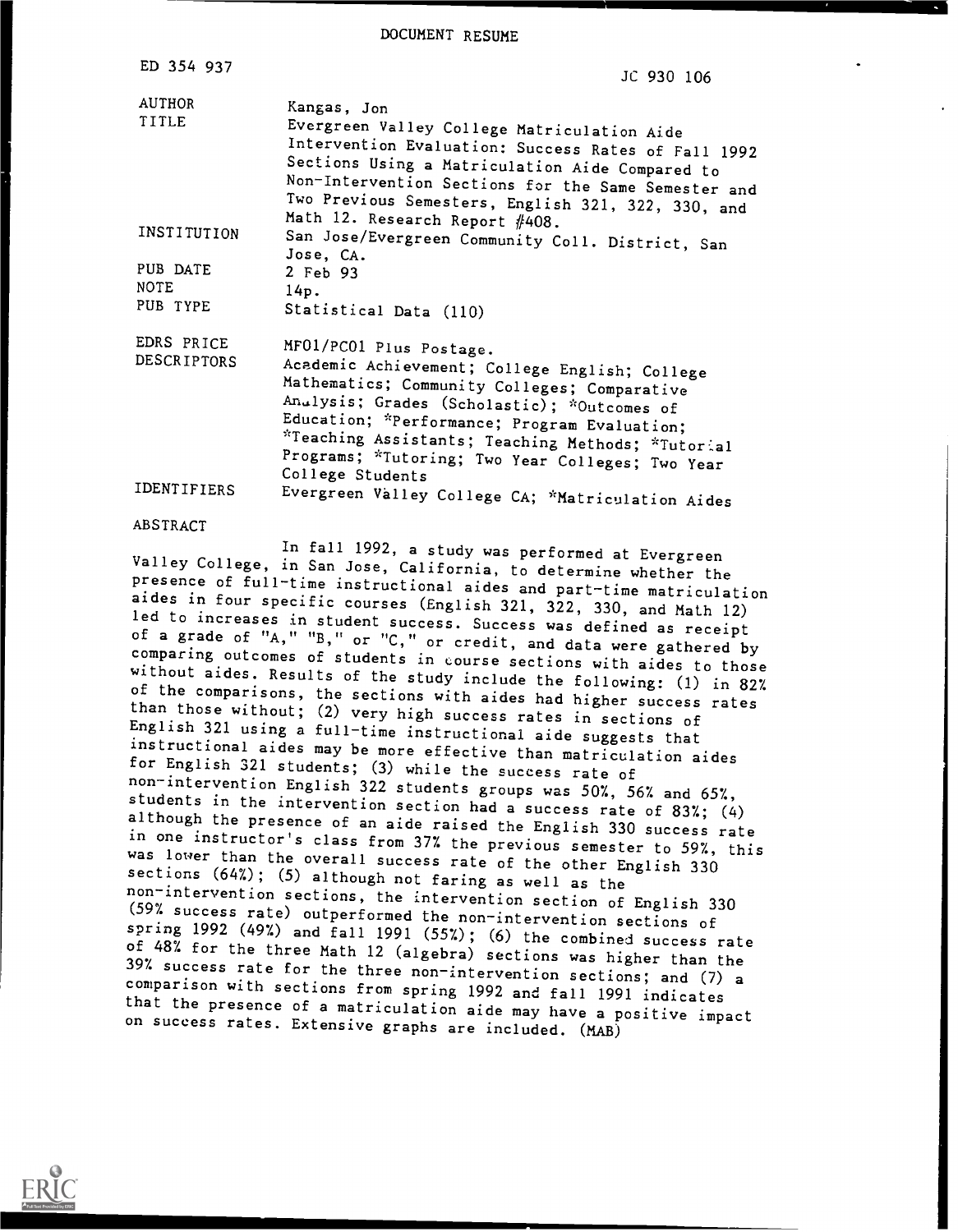

CVR408 XLS 3 4 93

PERMILSION TO REPRODUCE THIS MATERIAL HAS BEEN GRANTED BY

and the the company of the company of the

TO THE EDIX AT ONAL RESOURCES. INFORMATION CENTER ERIC



 $\overline{c}$ 

Research Report #408 SJ/ECCD Academic Standards

> U.S. DEPARTMENT OF EDUCATION<br>Office of Educational Research and improvement EDUCATIONAL RESOURCES INFORMATION

> This document has been reproduced as<br>-received from the person or organization z originating it

> Minor changes have been made to improve

el Points of view or opinions stated in this docu<br>- mentil do inot inecessarily izepresent influrar<br>- QERI position or policy

N

ය

 $\boldsymbol{\sigma}$ 

 $\Rightarrow$  $\Omega$ 

ED3

J. A. Kangas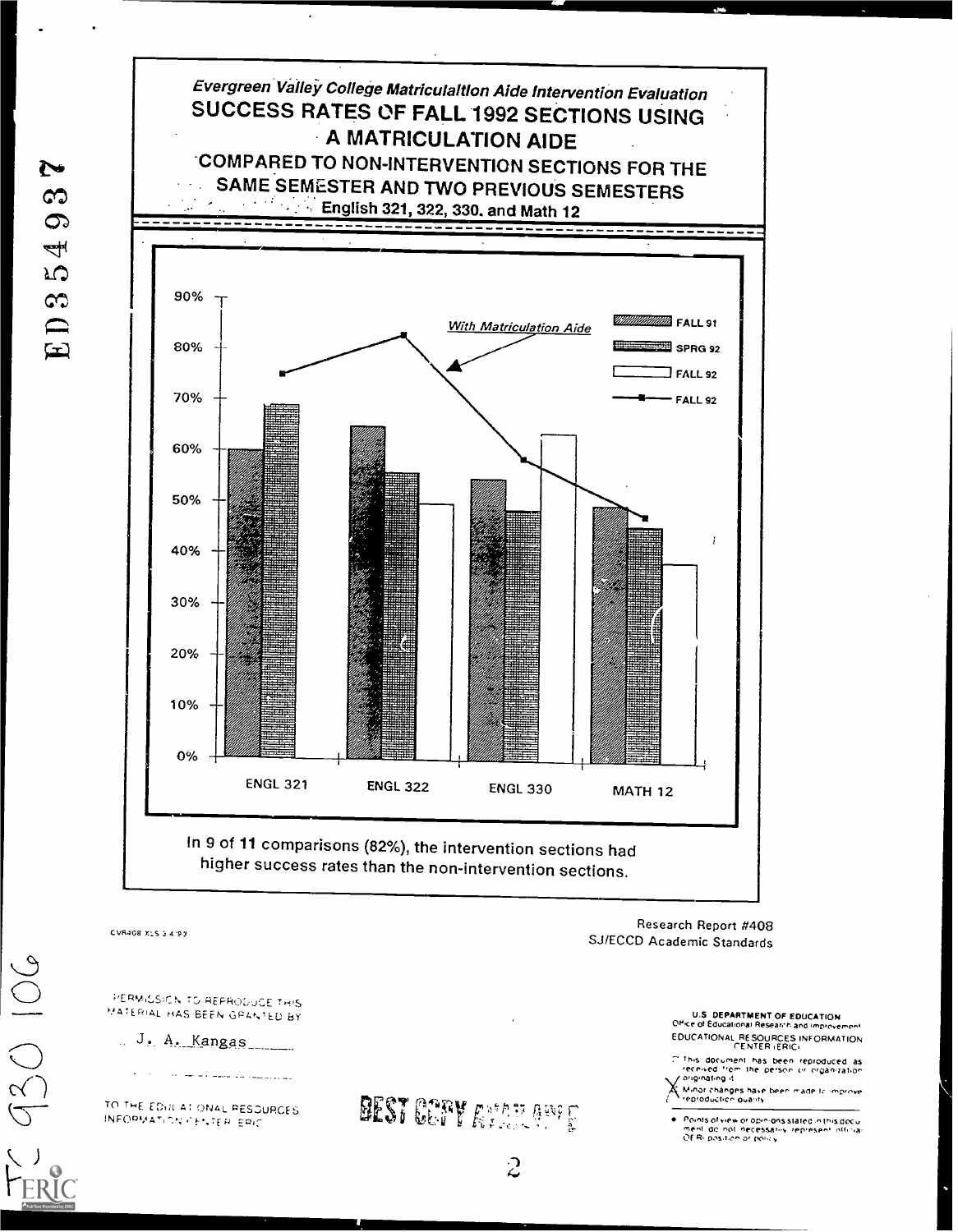## BACKGROUND & ACKNOWLEDGEMENTS

### Definitions

Success (Suc) =  $A + B + C + CR$  grades

### Source Documents

SJ/ECCD Ethnic Grade Distribution Reports Fall 1991 through Fall 1992

Fall 1992 Matriculation Program Reports from: Nancy Wambach, Michele LeBleu-Burns, and Donna Gihour

### Project Author

Dr. Jon Kangas

## Data Analysis and Document Preparation

Ka'hleen Budros, Program AssistantN

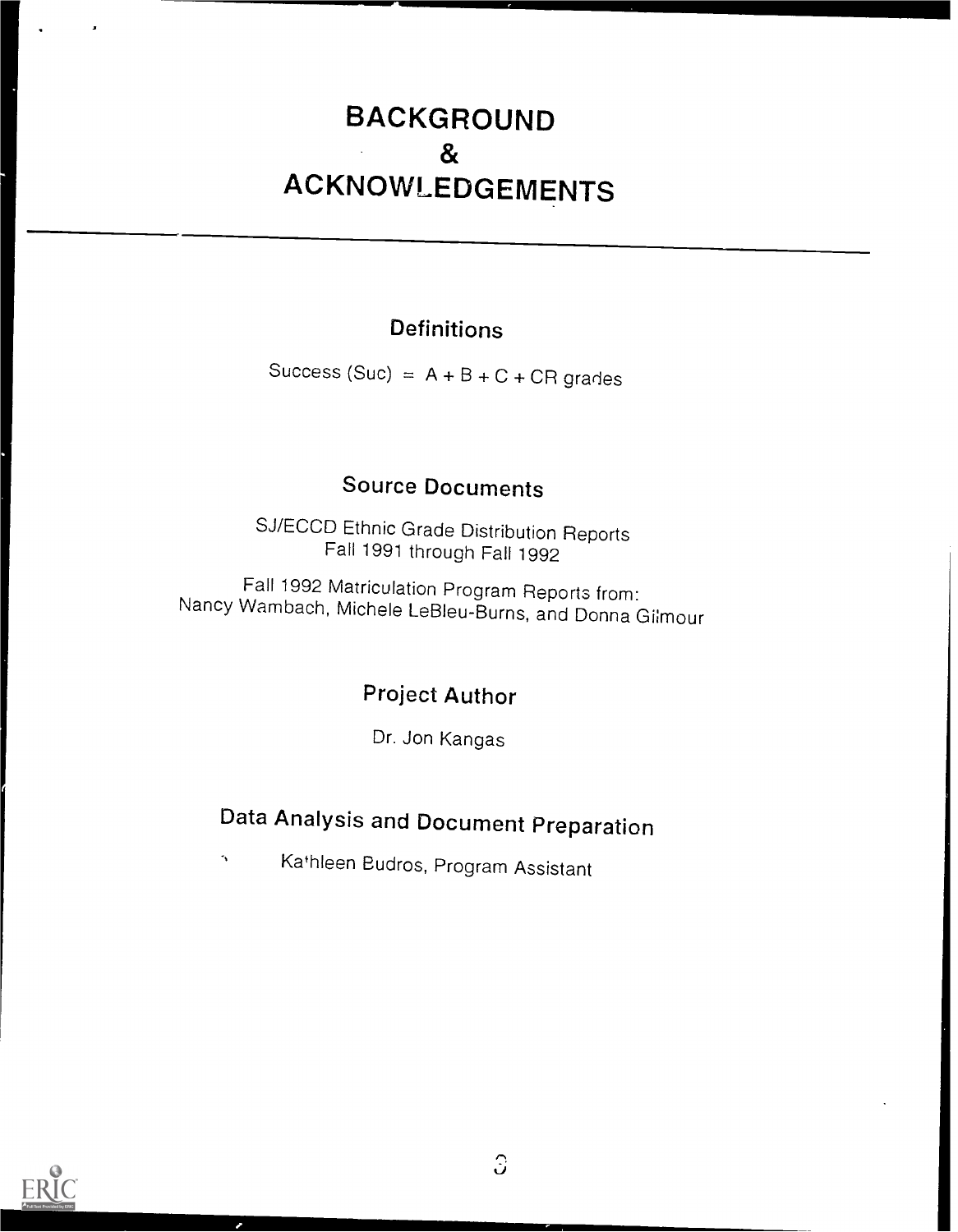## Evergreen Valley College Matriculation Aide Intervention Evaluation

by Jon Kangas 2V28/93

History<br>The use of matriculation aides in English 321, 322, and 330 as well as in Math 12 in the Fall 1992 semester at Evergreen Valley College was undertaken as part of the college Retention Program. An aide was also used in an AFFIRM section of English 330 and in an AFFIRM section of English 104, but those are not dealt with

| The English Matriculation Aide:                                                                                                                                                                                                                                                                                                                                                                                                                                                                                                                                                                                                                          | The English Matriculation Aide and<br>Her Supervisor:                                                                                                                                                                                                                                                                                                                                                                                           |
|----------------------------------------------------------------------------------------------------------------------------------------------------------------------------------------------------------------------------------------------------------------------------------------------------------------------------------------------------------------------------------------------------------------------------------------------------------------------------------------------------------------------------------------------------------------------------------------------------------------------------------------------------------|-------------------------------------------------------------------------------------------------------------------------------------------------------------------------------------------------------------------------------------------------------------------------------------------------------------------------------------------------------------------------------------------------------------------------------------------------|
| completed 191 contact hours in the classroom<br>referred students to various departments on<br>campus (Financial Aid, Student Health Services,<br>Student Accounts, etc.)<br>worked with students on an individual and group<br>basis, holding 52 individual study group sessions<br>served as Writing Center liaison<br>presented information about time management<br>and study skills<br>met weekly with teachers to discuss problems and<br>concerns as they arose<br>conducted five different student surveys<br>made 152 outside of class contacts both in person<br>and by telephone, following up on student<br>absences and individual problems | conferred on methods for setting up study groups<br>discovered methods for encouraging students to<br>take advantage of the services of the Writing<br>Center<br>developed methods for enlisting instructor<br>cooperation<br>developed methods for dealing with student<br>tardiness and absenteeism<br>formulated helpful questionnaires and Student<br>Survey forms<br>developed methods for supporting students both<br>in and out of class |
| The Math Matriculation Aide:                                                                                                                                                                                                                                                                                                                                                                                                                                                                                                                                                                                                                             | The Program Provided Students<br>with:                                                                                                                                                                                                                                                                                                                                                                                                          |
| attended class sessions, made announcements,<br>and disbursed information <u>to students</u><br>assisted students in the computer lab<br>maintained records of student participation<br>lead study sessions                                                                                                                                                                                                                                                                                                                                                                                                                                              | Beginning Algebra software program in computer<br>lab with tutor and aide available<br>small group study sessions with a tutor<br>drop-in tutoring<br>a math hot line                                                                                                                                                                                                                                                                           |

### The Program



Conclusion<br>The use of a matriculation aide in English 321, 322, 330, and Math 12 may be an effective intervention strategy for increasing student success. The overall success rate with a matriculation aide in the classroom<br>was higher than success rates without an aide in comparisons both with same-semester courses and with those<br>of th



**BEST COPY AVAILABLE**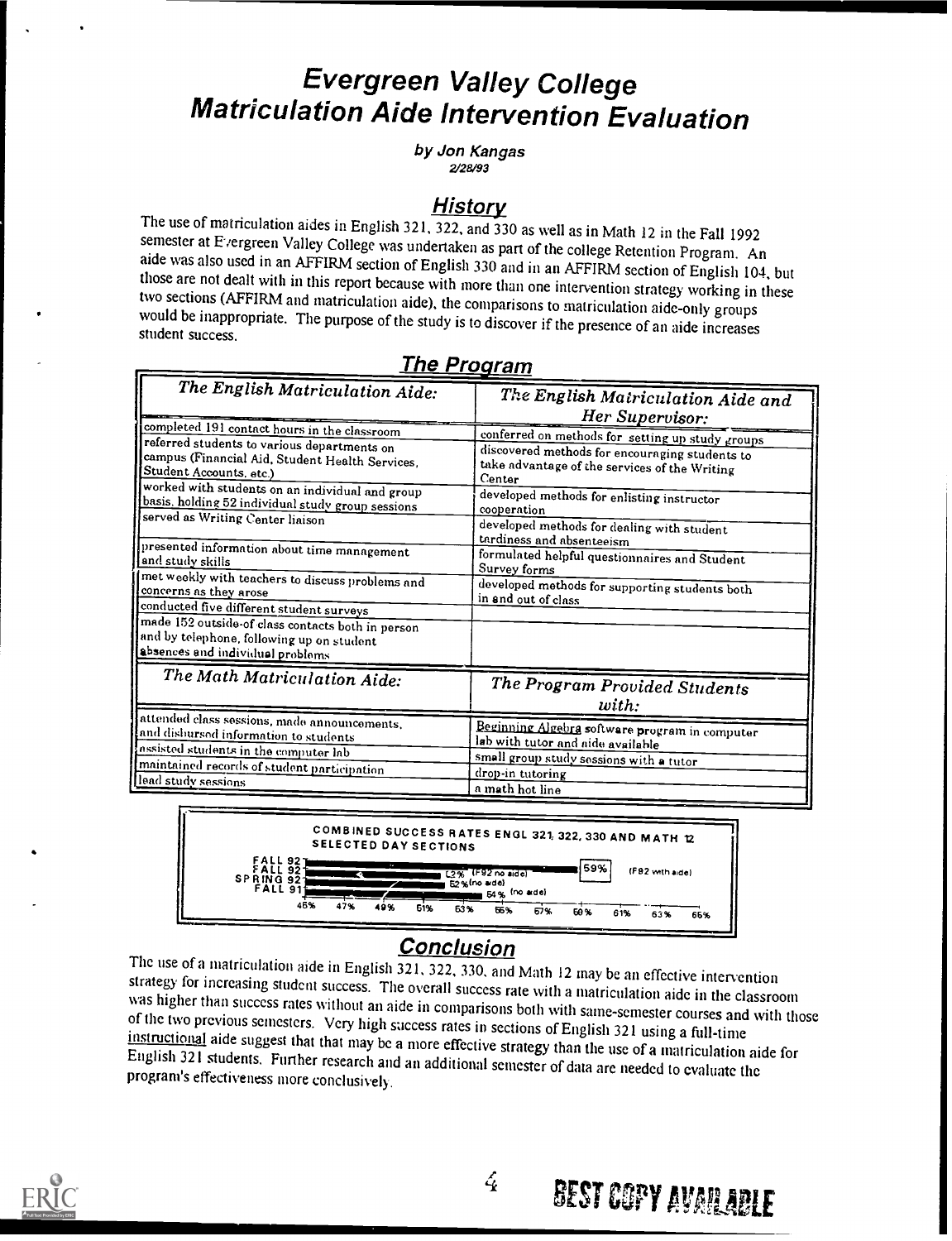### Evergreen Valley College Matriculation Aide Intervention Evaluation SUCCESS RATES OF FALL 1992 SECTIONS USING MATRICULATION AIDE COMPARED TO NON-INTERVENTION SECTIONS FOR THE SAME SEMESTER AND TWO PREVIOUS SEMESTERS English 321, 322, 330, and Math 12

### **Question:**

For Fall 1992, what percent of the time did the success rate of English and math sections using matriculation aides exceed that of F91, S92, and F92 comparison sections?

|                    |      | No Aide |       |      | No Aide          |            |      | No Aide |               |                        |                |                    |
|--------------------|------|---------|-------|------|------------------|------------|------|---------|---------------|------------------------|----------------|--------------------|
| <b>ICOURSE</b>     |      | FALL 91 |       |      | <b>SPRING 92</b> |            |      | FALL92  |               |                        |                | Matriculation Aide |
|                    | Tot# | ∦Suc    | l%Suc |      | ITot #  #Suc     | $\sim$ Suc |      |         |               |                        | <b>FALL 92</b> |                    |
| <b>IENGL 321</b>   | 50I  | 301     |       |      |                  |            | Tot# | ∦Suc    | $\frac{8}{3}$ | $\sqrt{\text{Tot } H}$ |                | #Suc %Suc          |
| <b>ENGL 322</b>    |      |         | 60%I  | 891  | 61               | 69%l       | n/a  | n/a     | n/a           | 40                     | 30II           | 75% <u> </u>       |
|                    | 1061 | 69.     | 65%l  | 1241 | 691              | 56%l       | 74i  | 37      | 50%ll         | 29                     |                |                    |
| ENGL 330           | 154. | 85      | 55%l  | 1441 | 70 I             | 49%        | 1361 | 87      |               |                        | <b>24</b>      | 83%                |
| MATH <sub>12</sub> | 411  | 2051    | 50%I  | 2251 | 1031             |            |      |         | 64%ll         | 34                     | 201            | 59%                |
|                    |      |         |       |      |                  | 46%l       | 116  | 45 I    | 39%           | 1301                   | 63             | 48%                |



### Comment:

In 9 of 11 comparisons (82%), the intervention sections had higher success rates than the nonintervention sections. The use of a matriculation aide appears to relate to greater success. There is some indication that instructor variables may impact the results.

 $\overline{5}$ 

**BEST COPY AVAILABLE** 

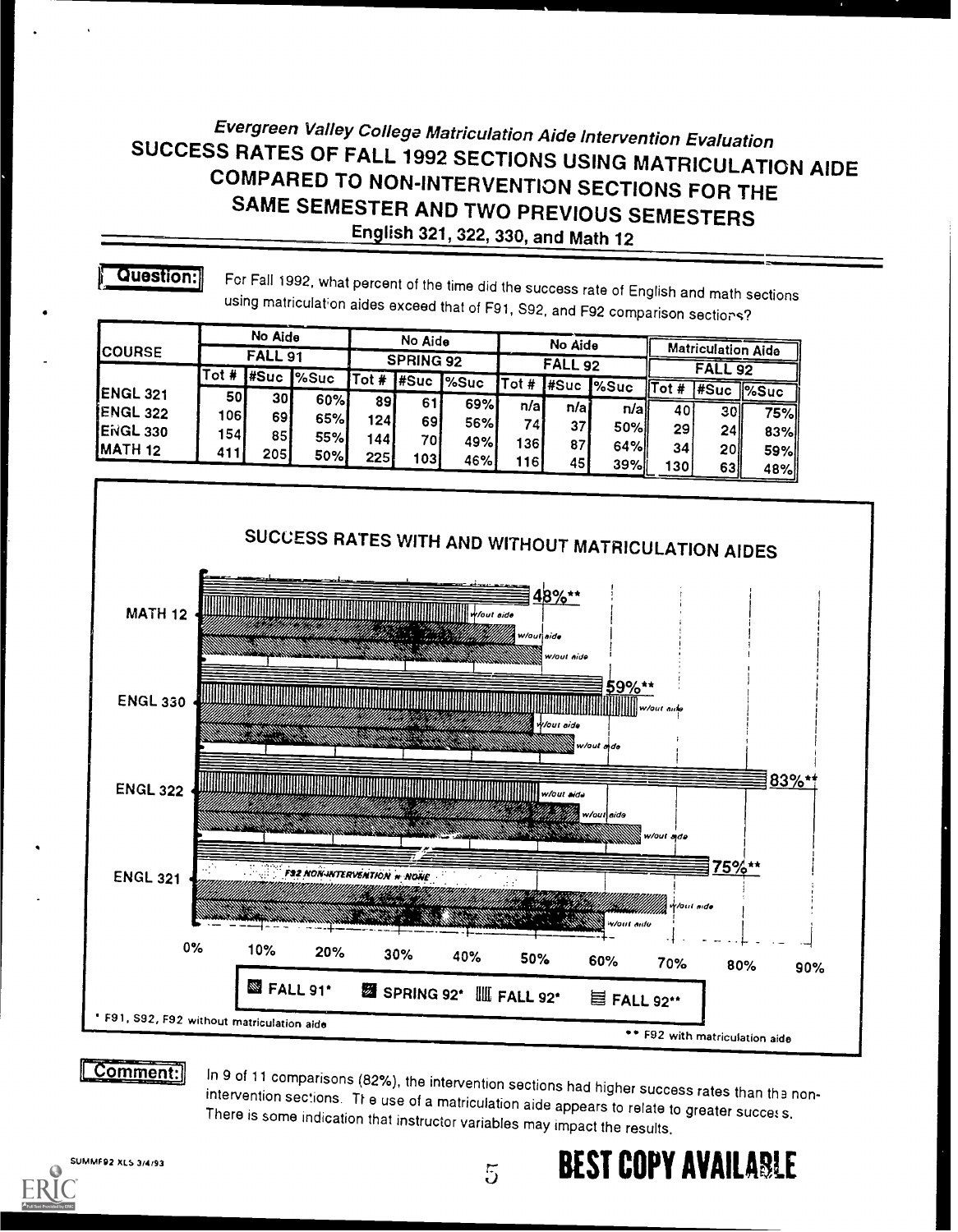## Evergreen Valley College Matriculation Aide Intervention Evaluation Matriculation Intervention Section Compared to Two Different Intervention Sections English 321 Fall 1992

Question: What was the success rate for the Fall 1992 intervention section of English 321 con pared to two intervention sections of a different type and compared to all F92 English 321 sections minus the intervention sections?

| <b>English 321</b> | TOTAL #         | #SUC | %SUC∙ |
|--------------------|-----------------|------|-------|
| Intv. 1            | 40              | 30   | 75%   |
| lintv. 1 Total     | $\overline{40}$ | 30   | 75%   |
| Intro. 2           | 32              | 29   | 91%   |
| $\sqrt{\ln 2}$     | 30              | 20   | 67%   |
| lintv. 2 Total     | 62              | 49   | 79%   |
| All English 321*   | 176             | 95   | 54%   |

Key:

Intv. 1= Intervention sectior. using matriculation aide for F92

Intv. 2= Intervention sections using full-time instructional aide for F92

All English 321' = All sections of English 321 for F92 minus three intervention sections (Includes evening, minisemester, IBM, and Re-entry sections)



Comment: The intervention in two sections of English 321 consisted of full-time instructional aides in the The intervention in two sections of English 321 consisted of full-time instructional aides in the<br>classroom. They used intervention strategies different from those of the matriculation aide section<br>and achieved success rat

### E32192E2.XLS 3/4/93

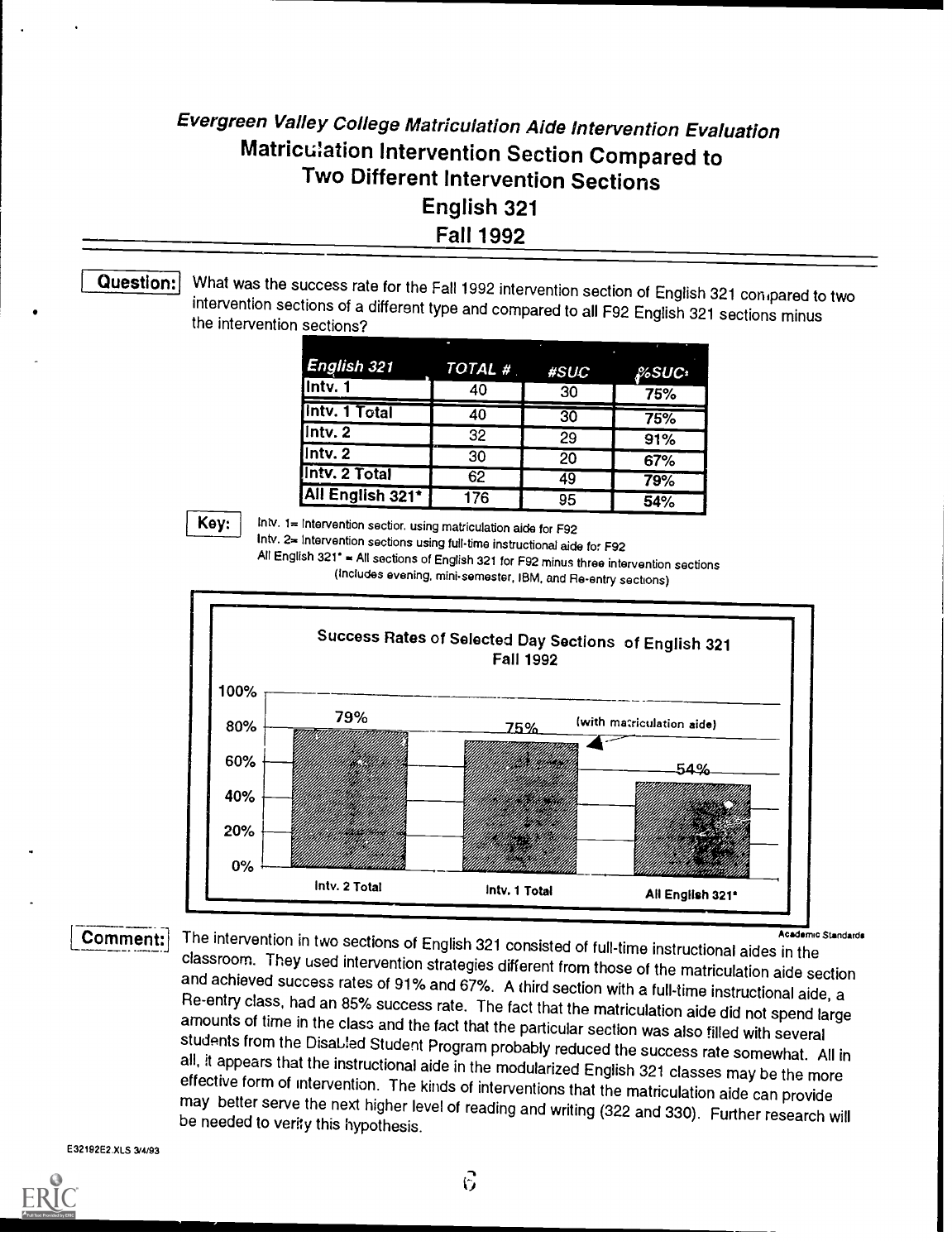### Evergreen Valley College Matriculation Aide Intervention Evaluation Fall 1992 Matriculation Aide Section Compared to F92 Instructional Aide Sections and to Equivalent S92 and F91 Non-intervention Sections English 321

Question: How did the use of a matriculation aide as an intervention strategy in English 321 relate to success in the Fall 1992 intervention section compared to success in all comparable non-intervention day sections of English 321 for S92 and F91 and to two F92 sections using instructional aides?

| English 321   | TOTAL <sup>#</sup> | #SUC | %SUC |
|---------------|--------------------|------|------|
| Intv. #1 F92  | 40                 | 30   | 75%  |
| Intv. #2 F92  | 62                 | 49   | 79%  |
| Non-intv. S92 | 89                 | 61   | 69%  |
| Non-Intv. F91 | 50                 | 30   | 60%  |



**Academic Standards** 

Comment: The F92 section of English 321 with a matriculation aide had a 75% success rate. The other two day sections for the same semester used a different type of intervention, full-time instructional aides, and had success rates of 91% and 67%. For comparable S92 sections, the success rate was 69%; it was 60% for F91. The 75% rate with the matriculation aide is quite encouraging. Previous indications were that this form of intervention was not clearly helpful at this level; it still may prove to be less effective than other interventions. Instructor variables also may be operating. An additional semester of data would be useful.

E32192E3 XLS 3/4/63

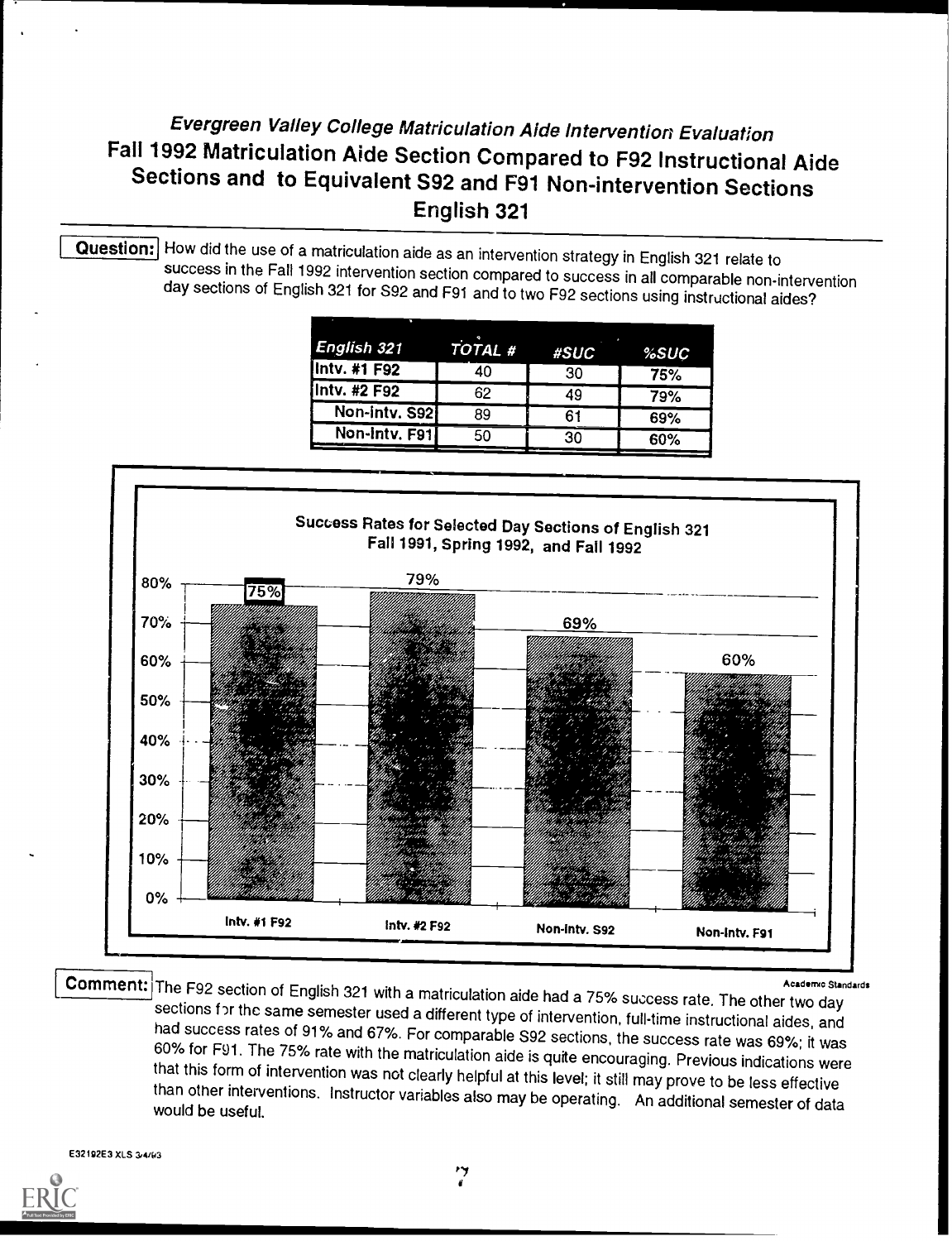### Evergreen Valley College Matriculation Aide Intervention Evaluation Intervention Sections Compared to Equivalent Day Non-intervention Sections English 322 Fall 1992

### Question:

What was the success rate for the Fall 1992 intervention section of English 322 compared to three non-intervention sections for F92 and compared to all F92 English 322 sections minus the intervention section?

| English 322                   | $TOTAL$ # | *#SUC           | %SUC |
|-------------------------------|-----------|-----------------|------|
| Intv. $\overline{\mathbf{1}}$ | 29        | 24              | 83%  |
| Intv. 1 Total                 | 29        | $\overline{24}$ | 83%  |
| Non-intv. 1                   | 27        | 14              | 52%  |
| Non-intv. 2                   | 25        | 12              | 48%  |
| Non-intv. 3                   | 22        | 11              | 50%  |
| Non-Intv. 1+2+3               | 74        | 37              | 50%  |
| All English 322*              | 196       | 113             | 58%  |

Key:

latv. 1= Intervention section using matriculation aide for F92

Non-intv. 1+2+3 =Non-intervention day sections 1.2 and 3 for F92 All English 322' All sections of English 322 for F92 minus intervention sections

(Includes evening, mini-semester, and Re-entry sections)



Academic Standards

**Comment:** The success rate for the intervention section of English 322 in F92 was a remarkable 83%. The highesi rate of the three comparison sections was 52%, and the rate for all English 322 minus the intervention section was 58%. Another semester of data may help clarify whether the dramatically higher success rate of this semester was due to the influence of the matriculation aide, instructor var

E32292E2 XLS 3/4/93



**GEST COPY AVAILABLE**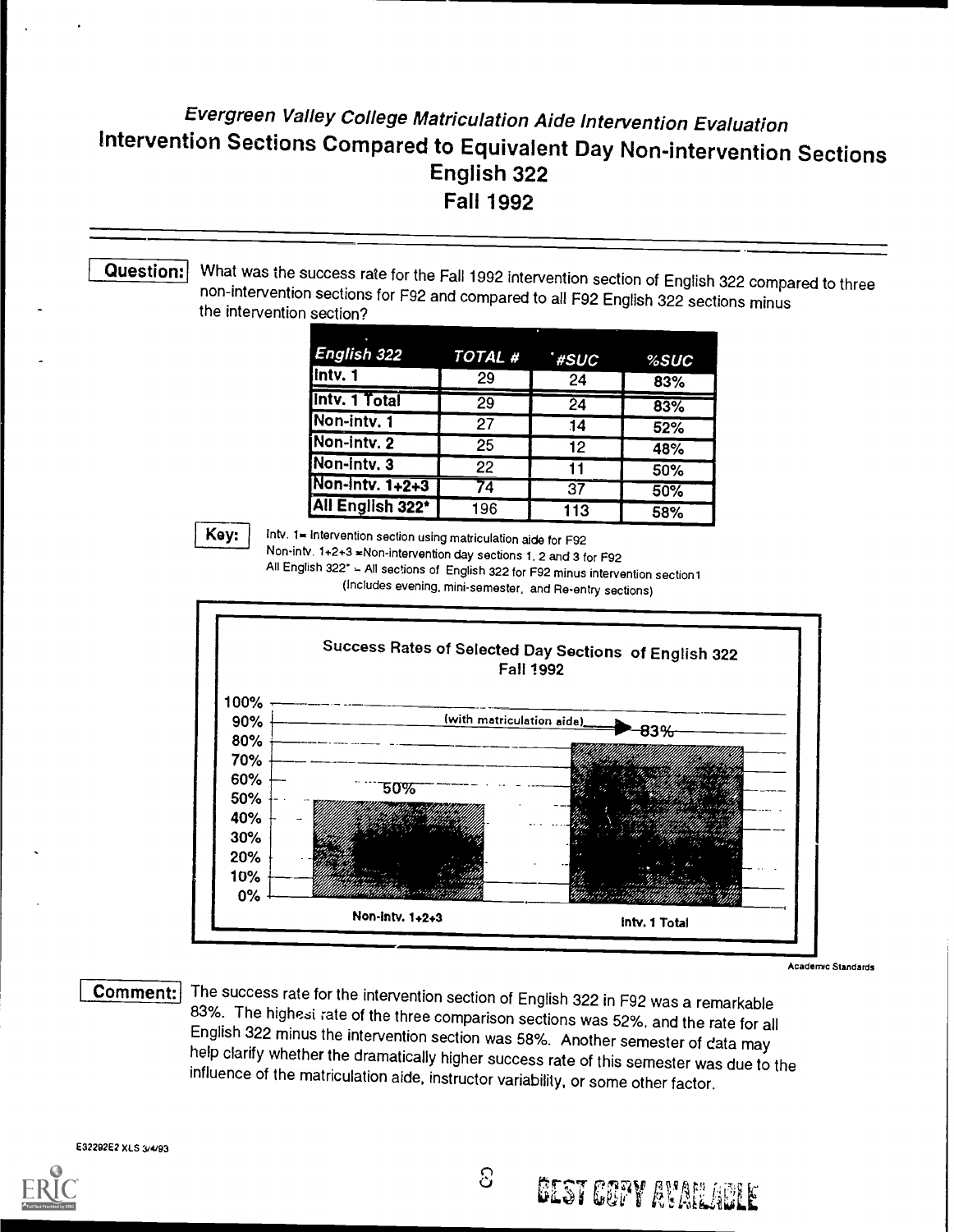## Evergreen Valley College Matriculation Aide Intervention Evaluation Compared to Equivalent F92, S92, and F91 Non-intervention Sections English 322

Question: How does the use of a matriculation aide as an intervention strategy in English 322 relate to<br>success in the Fall 1992 intervention section compared to success in all comparable non-intervention<br>day sections of E

|               |                                  | п    |      |
|---------------|----------------------------------|------|------|
| English 322   | $\overline{\phantom{a}}$ TOTAL # | #SUC | %SUC |
| lintv. F92    | 29                               | 24   | 83%  |
| Non-intv. F92 | 74                               | 37   | 50%  |
| Non-intv. S92 | 124                              | 69   | 56%  |
| Non-intv. F91 | 106                              | 69   | 65%  |
|               |                                  |      |      |



Ecomment: Compared to English 322 non-intervention sections for F92, Sp 92, and F91, the English 322 section<br>using a matriculation aide had a remarkable 83% success rate compared to 50%, 56%, and 65%,<br>respectively, for the

E32292E3 XLS 2/9/94

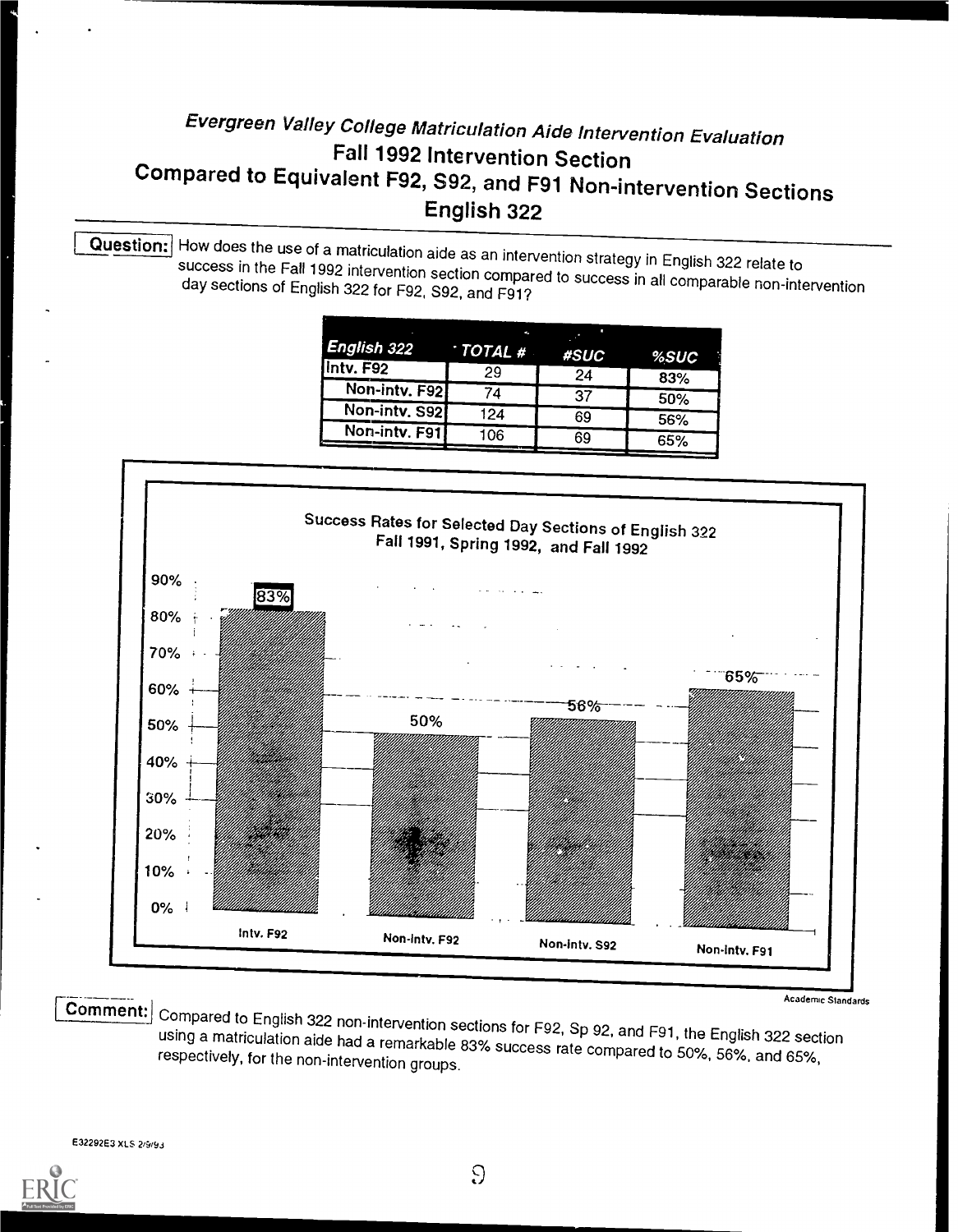### Evergreen Valley College Matriculation Aide Intervention Evaluation Intervention Sections Compared to Equivalent Day Non-intervention Sections English 330 Fall 1992

Question: What was the success rate for the Fall 1992 intervention section of English 330 compared to four non-intervention sections for F92 and compared to all F92 English 330 sections minus the intervention section?

| $\cdot$            |                 |      |      |
|--------------------|-----------------|------|------|
| <b>English 330</b> | TOTAL #         | #SUC | %SUC |
| Intv. 1            | 34              | 20   | 59%  |
| Intv. 1 Total      | $\overline{34}$ | 20   | 59%  |
| Non-intv. 1        | 37              | 20   | 54%  |
| Non-intv. 2        | 24              | 19   | 79%  |
| Non-intv. 3        | 32              | 22   | 69%  |
| Non-intv. 4        | 43              | 26   | 60%  |
| Non-intv. 1+2+3+4  | 136             | 87   | 64%  |
| All English 330*   | 278             | 177  | 64%  |

**Key:** Intv. 1= Intervention section using matriculation aide for F92

Non-intv. 1+2+3+4 =Non-intervention day sections 1, 2, 3, and 4 for F92

All English 330\* = All sections of English 330 for F92 minus intervention section1

(Includes evening, mini-semester, AFFIRM, Enlace, and Re-entry sections)



The Intv. 1 instructor using a program aide in F92 had a higher success rate at 59% than the<br>same instructor had for the previous semester without an aide at 37%. However, the 59% rate<br>was higher than only one of the four is certainly warranted, along with continued research to monitor the program's effectiveness.

E33092E2.XLS 3/4/93

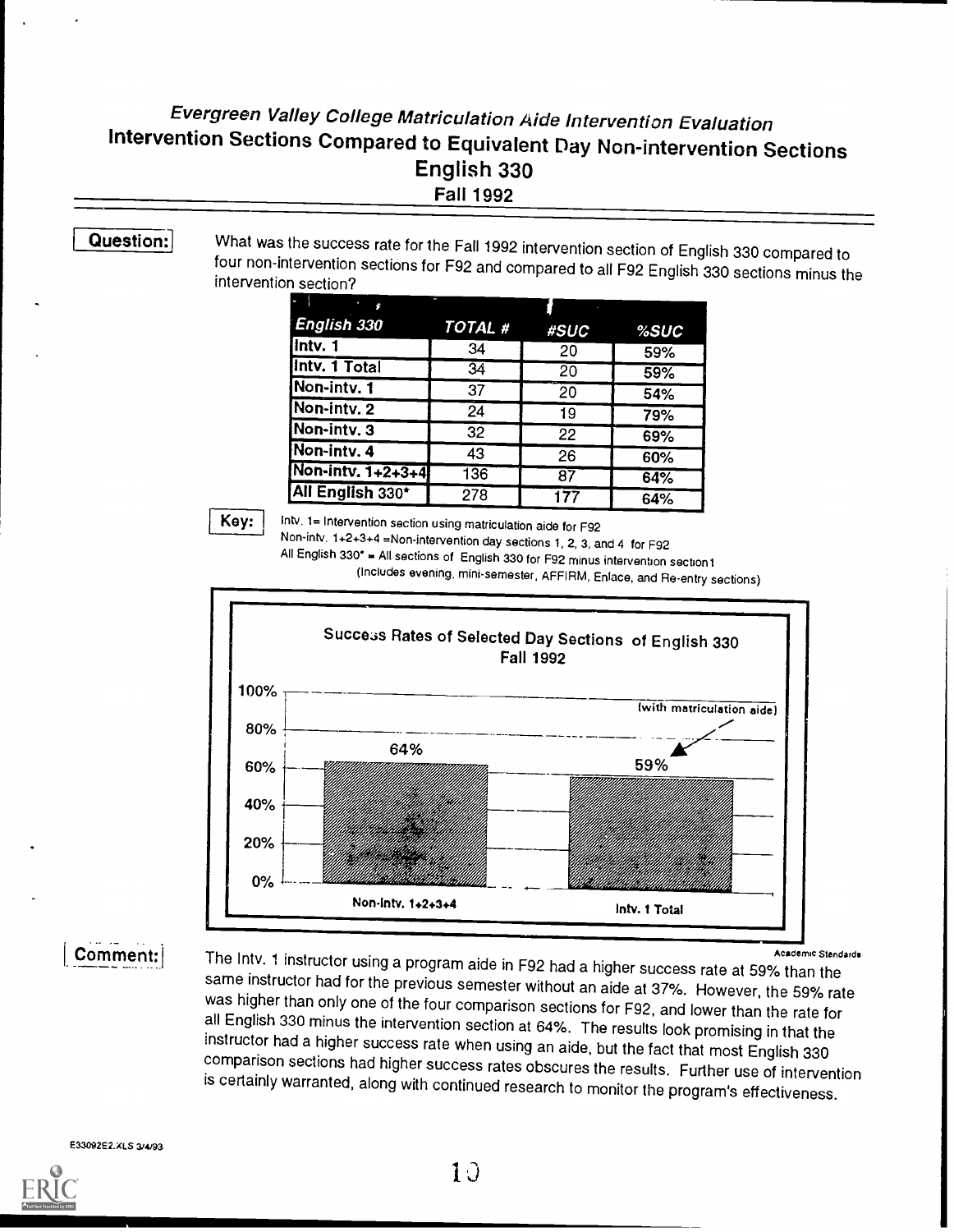## Evergreen Valley College Matriculation Aide Intervention Evatrich<br>Fall 1992 Intervention Section Compared to Equivalent F92, S92, and F91 Non-intervention Sections English 330

Question: How does the use of a matriculation aide as an intervention strategy in English 330 relate to<br>success in the Fall 1992 intervention section compared to success in all comparable non-intervention<br>day sections of E

|               |     | #SUÇ - | %SUC |
|---------------|-----|--------|------|
| Intv. F92     | 34  | 20     | 59%  |
| Non-intv. F92 | 136 | 87     | 64%  |
| Non-intv. S92 | 144 | 70     | 49%  |
| Non-intv. F91 | 154 | 85     | 55%  |



Comment: The 59% success rate of the F92 section of English 330 using a matricualtion aide was higher than the<br>comparable non-intervention day sections of English 330 for both S92 and F91 at 49% and 55%,<br>respectively. The

E33092E3 XLS 3/2/93

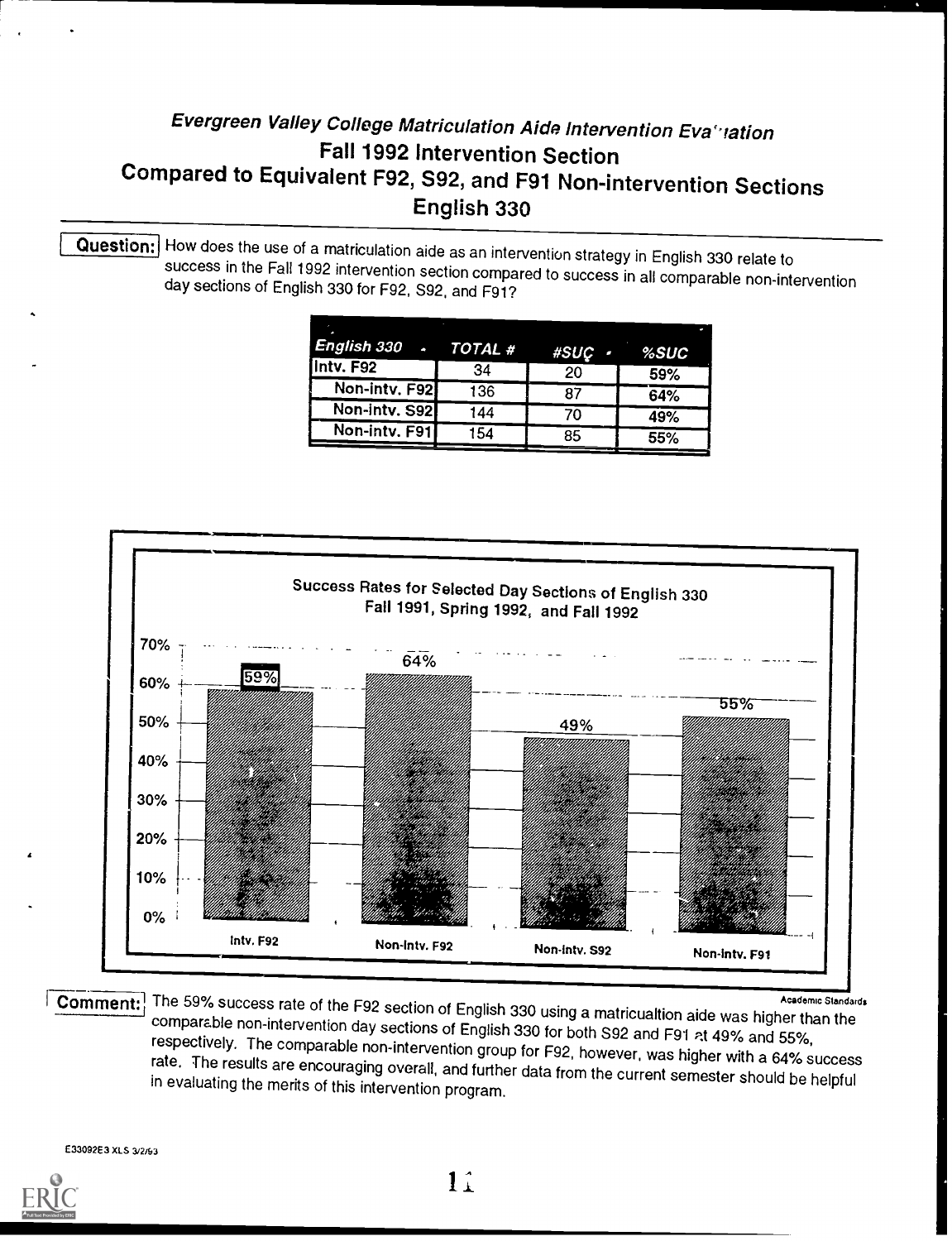# Evergreen Valley College Matriculation Aide Intervention Evaluation<br>Intervention Sections Compared to Three Comparable Day Sections<br>and to All Other Sections of Algebra I (Math 12) Fall 1992

Question; What were the success rates for three intervention sections of Math 12 (Algebra I)<br>compared to three non-intervention sections for Fall 1992 and compared to all Math 12<br>minus the intervention sections?

| $Math 12$ .     | TOTAL <sup>#</sup> | #SUC            | % SUC |
|-----------------|--------------------|-----------------|-------|
| Intv. 1         | 52                 | 30              | 58%   |
| $ln$ tv. 2      | 35                 | 17              | 49%   |
| Intv. 3         | 43                 | 16              | 37%   |
| $Intv. 1+2+3$   | 130                | 65              | 48%   |
| Non-intv, 1     | 38                 | 11              | 29%   |
| Non-intv. 2     | 42                 | 20              | 48%   |
| Non-intv. 3     | 36                 | 14              | 39%   |
| Non-intv. 1+2+3 | 116                | $\overline{45}$ | 39%   |
| All Math 12*    | 374                | 194             | 52%   |

Key:

Intv.  $1+2+3$  = Intervention section 1,2, and 3 for F92

Non -into. 1+2+3 = Intervention section 1,2, and 3 for F92

All Math 12<sup>\*</sup> = All sections of Math 12 for F92 minus intervention sections  $1+2+3$ 

(Includes evening, mini-semester, IBM, AFFIRM, and Enlace sections)



Academic Standards Incombined success rate of 48% for three Math 12 interventioil sections was higher than the<br>39% success rate for three comparison non-intervention day sections. The success rate for all fourteen sections of Math 12 minus the three intervention sections was 52%, four percentage points higher than the intervention group. However, because these eleven sections included evening, mini-semester, IBM, and other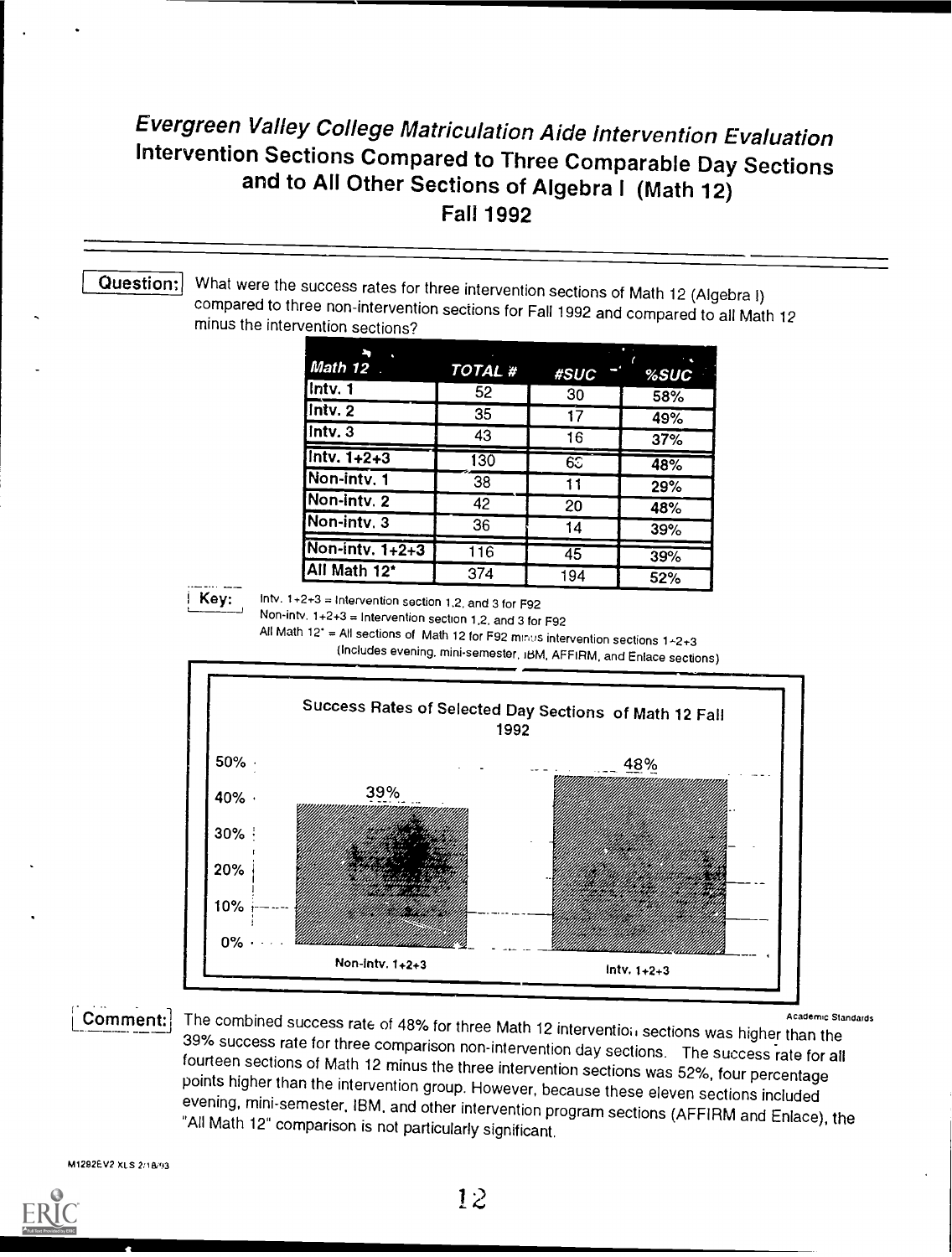### Evergreen Valley College Matriculation Aide Intervention Evaluation Fall 1992 Intervention Section Compared to Equivalent F92, S92, and F91 Non-intervention Sections Algebra I (Math 12)

Question: How does the use of a matriculation aide as an intervention strategy in Math 12 relate to<br>success in the Fall 1992 intervention section compared to success in all comparable non-intervention<br>day sections of Math

|                      |     | %SUC        |
|----------------------|-----|-------------|
| 130                  | 63  | 48%         |
| Non-intv. F92<br>116 | 45  | 39%         |
| Non-intv. S92<br>225 | 103 | 46%         |
| Non-intv. F91<br>411 | 205 | 50%         |
|                      |     | TOTAL ##SUC |



Comment: The F92 section of Math 12 with a matriculation aide had a 48% success rate compared to 39% for<br>non-intervention sections the same semester, 46% for comparable S92 sections, and 50% for F91. This<br>is quite encourag